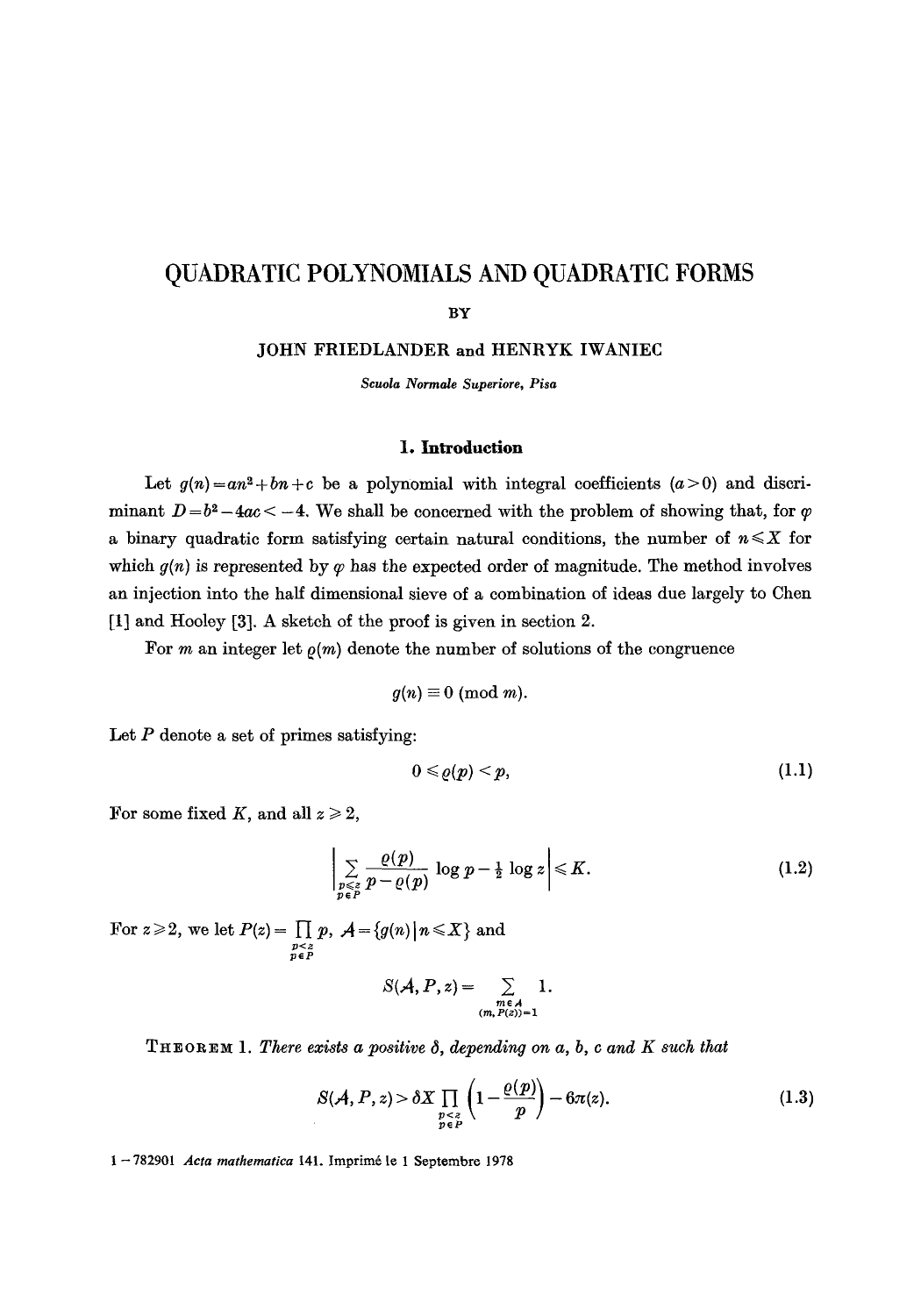*Remark.* The restriction  $D < -4$  is not essential but is included to simplify the proof. Since we do not assume  $D$  is a fundamental discriminant we may, for example, immediately get the result for  $g(n)=n^2+1$  by applying the theorem to the polynomial  $4n^2+1$ . In the case  $D > 0$  the method of proof may again be applied but is somewhat complicated by the existence of non-trivial units in  $Q(VD)$ .

*Definition.* We write  $m \mid n^{\infty}$  if m divides some power of n.

THEOREM 2. Let  $\partial$  be a fundamental discriminant (such that  $Q(V\overline{D})+Q(V\overline{\partial})$ ) and  $q = Au^2 + Buv + Cv^2$  *a binary quadratic form, indefinite or positive definite, of discriminant*  $a = B^2 - 4AC$ . Suppose there exist integers  $n_0$ ,  $x_0$ ,  $y_0$  and m with m  $\partial^{\infty}$ , such that

$$
g(n_0) \equiv \varphi(x_0, y_0) \pmod{\partial m}
$$

*and* 

$$
(\varphi(x_0,\,y_0),\,\partial m)=m.
$$

*The number of*  $n \leq X$  *such that g(n) is represented by*  $\varphi$  *is then*  $\gg X$  (log  $X$ )<sup>-1/2</sup>, the *implied*  $constant\ depending\ on\ the\ coefficients\ of\ g\ and\ \varphi.$ 

*Remarks.* 1. The stated congruence condition is clearly necessary. It obviously may be replaced by the simpler condition that, for some  $n_0$ ,  $g(n_0)$  is represented by  $\varphi$ , but this latter condition may, in practice, be more difficult to verify.

2. For all sufficiently large *p,* we have

$$
\varrho(p) = \begin{cases} 2 & \text{if } \left(\frac{D}{p}\right) = 1 \\ 0 & \text{if } \left(\frac{D}{p}\right) = -1 \end{cases}
$$
  
Letting  $P = \left\{ p \mid \left(\frac{\partial}{P}\right) = -1 \right\}$ , we have  

$$
\sum_{\substack{p < z \\ p \in P}} \frac{\varrho(p)}{p - \varrho(p)} \log p = \frac{1}{2} \log z + O(1).
$$

Using the upper bound sieve (Lemma 1) one gets an upper bound  $\ll X$  (log  $X$ )<sup>-1/2</sup>. In the case  $Q(\sqrt{D})=Q(\sqrt{\partial})$  the product  $\prod_{p\in P}(1-\rho(p)/p)$  has only finitely many factors and the sieve is of dimension zero, so we immediately get the lower bound  $\gg X$ . Thus, in either case one gets upper and lower bounds of the same order of magnitude.

3. Hooley's method (as pointed out in [3]) may be used to give asymptotic results if the representations of  $\varphi$  are counted with multiplicity.

4. We have not required the middle coefficient of  $\varphi$  to be even. In the course of the proof of Theorem 1, we shall have need of some facts about quadratic forms, and there, in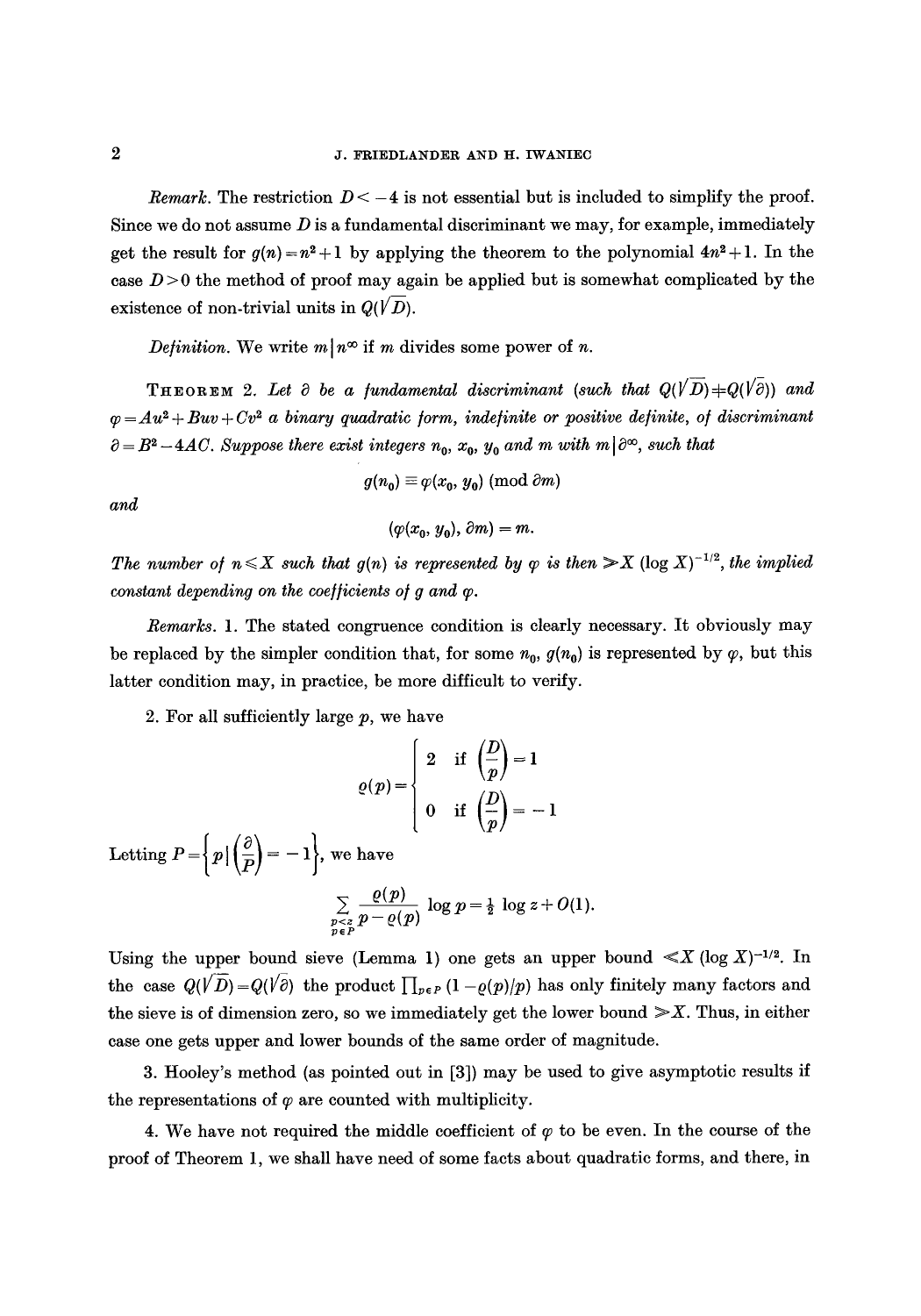order to take advantage of some references, we have used the Gaussian theory. Hopefully, this will not cause confusion.

5. In a letter Professor Hooley has suggested that an alternative approach to the above results may be obtained by combining the method of [3] with that of another of his papers [5].

## **2. Sketch of the proof**

The proof referred to is that of Theorem 1, the latter result being in the nature of a corollary. We begin by collecting together some facts about the half dimensional sieve. See [6] for details.

**LEMMA 1.** Let  $X \geq 2$  be fixed. Let A be a finite sequence of integers and P a set of primes. *Suppose that*  $\varrho$  *is a multiplicative function such that (1.2) is satisfied. For d|P(z) define* 

$$
\mathcal{A}_d = \{m \in \mathcal{A} \mid m \equiv 0 \pmod{d}\},\
$$

$$
R(\mathcal{A},d)=\sum_{m\in\mathcal{A}_d}1-\frac{\varrho(d)}{d}X=|\mathcal{A}_d|-\frac{\varrho(d)}{d}X,
$$

*and* 

$$
V(z) = \prod_{p|P(z)} \left(1 - \frac{\varrho(p)}{p}\right).
$$

*For all*  $z \ge 2$ ,  $y \ge 2$  *we have* 

$$
S(A, P, z) \leqslant XV(z) \{ F(s) + O((\log y)^{-1/5}) \} + \sum_{\substack{d < y \\ d | P(z)}} |R(A, d)| \tag{2.1}
$$

$$
S(A, P, z) \geqslant XV(z) \{ f(s) + O((\log y)^{-1/5}) \} - \sum_{\substack{d < y \\ d|P(z)}} |R(A, d)| \tag{2.2}
$$

where  $s = \log y / \log z$  and the functions  $f(s)$ ,  $F(s)$  are the continuous solutions of the system of *di//erential-di//erenee equations* 

$$
f(s) = 0, \ F(s) = 2(e^{\gamma}/\pi s)^{\frac{1}{2}} \quad \text{for } 0 < s \leq 1,\tag{2.3}
$$

$$
2s1(s1f(s))' = F(s-1), 2s1(s1F(s))' = f(s-1) \text{ for } s > 1.
$$
 (2.4)

*For s > 1 we have* 

$$
0 < f(s) < 1 < F(s)
$$
\n
$$
F'(s) < 0 < f'(s).
$$

Applying (2.2) to the sequence  $A = \{g(n) | n \leq X\}$  with  $y = X$  (log X)<sup>-2</sup>, Theorem 1 follows immediately for  $z \leq X^{\dagger}$ , which case we henceforth exclude.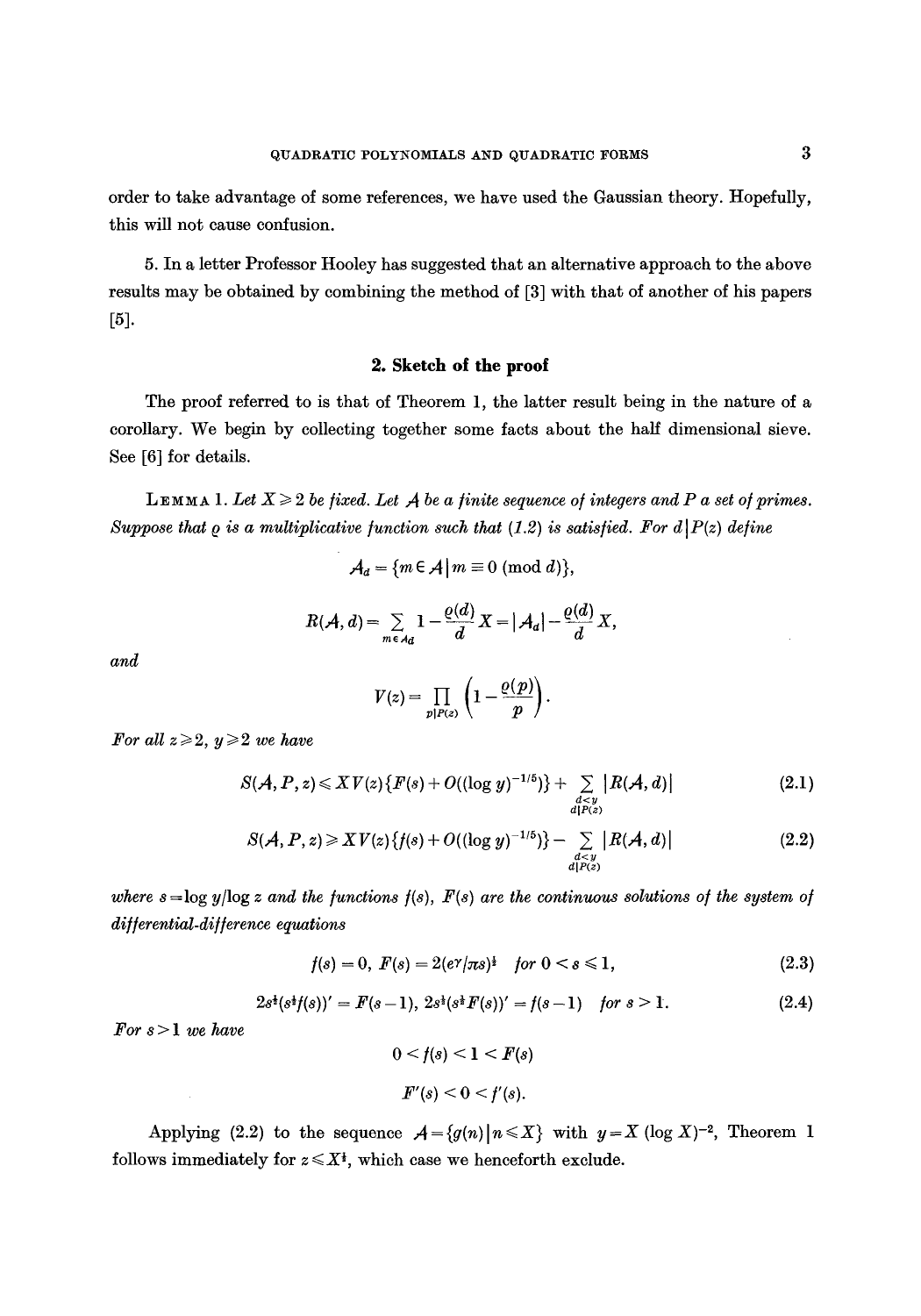#### **4 J. FRIEDLANDER AND H. IWANIEC**

Let  $\alpha > 0$  be fixed, and  $X^{\alpha} < z_2 < z_1 < X^{\dagger} < z$  and  $z_0 = \frac{1}{3}X$ . We have

$$
\sum_{\substack{z \leq p \leq z_0 \\ p \in P}} \frac{\varrho(p)}{p} \, V(p) \, F\!\left(\frac{\log X/p}{\log p}\right) = V(z) \, f\!\left(\frac{\log X}{\log z}\right) + O\!\left(V(z)\left(\log z\right)^{-1/2}\right). \tag{2.5}
$$

This result follows by partial summation from  $(1.2)$ ,  $(2.3)$  and  $(2.4)$ .

Applying (2.1) to the sequence  $A_p$  with  $z_2 \leq p \leq z_0$  and  $y = (X/p) (\log (X/p))^{-2}$  we obtain

$$
S(\mathcal{A}_p, P, p) < X \frac{\varrho(p)}{p} V(p) F\left(\frac{\log X/p}{\log p}\right) + O\left(\frac{X}{p}\left(\log \frac{X}{p}\right)^{-7/10}\right) = S^+(\mathcal{A}_p, P, p), \quad \text{say},\tag{2.6}
$$

and applying (2.2) to the sequence  $A$  with  $y = X (\log X)^{-2}$  we obtain

$$
S(\mathcal{A}, P, z_2) > X V(z_2) \bigg\{ f\bigg(\frac{\log X}{\log z_2}\bigg) + O((\log X)^{-1/5}) \bigg\}.
$$

In the (possibly void) interval  $z_0 \leq p \leq z$  we have the trivial estimation

$$
\sum_{\substack{z_0 \leqslant p < z \\ p \in P}} S(\mathcal{A}_p, P, p) \leqslant \sum_{z_0 \leqslant p < z} |\mathcal{A}_p| \leqslant 6\pi(z)
$$

and in the interval  $z_2 \leq p \leq z_0$ , by (2.5) and (2.6) we have

$$
\sum_{\substack{z_1 \leq p \leq z_0 \\ p \in P}} S^+(\mathcal{A}_p, P, p) < XY(z_2) \bigg\{ f\bigg(\frac{\log X}{\log z_2}\bigg) + O((\log z_2)^{-1/5}) \bigg\}.
$$

Substituting these in the Buehstab identity,

$$
S(\mathcal{A}, P, z) = S(\mathcal{A}, P, z_2) - \sum_{z_1 \leq p < z} S(\mathcal{A}_p, P, p),
$$

we get

$$
S(\mathcal{A}, P, z) > \sum_{\substack{z_1 \leq p < z_1 \\ p \in P}} \{ S^+(\mathcal{A}_p, P, p) - S(\mathcal{A}_p, P, p) \} - 6\pi(z) + O(XV(z_1) (\log z_2)^{-1/5}). \tag{2.7}
$$

*Remarks.* 1. It is now possible to see where the method is headed. The "classical" estimate gives  $S \leq S^+$  and we wish to save on this, at least on average. Moreover, an arbitrarily small but fixed saving will be sufficient and this is rather crucial, since our improvements are not large.

A similar situation exists in the case of other dimensions. The constant  $1/2$  in  $(1.2)$ is by no means essential and results analogous to Theorem 1 can be proved. These are, for the most part, of limited interest due to the special nature of the set  $A$ . In the case, however, of the linear sieve, since the sieving limit is 1/2, one gets immediately the result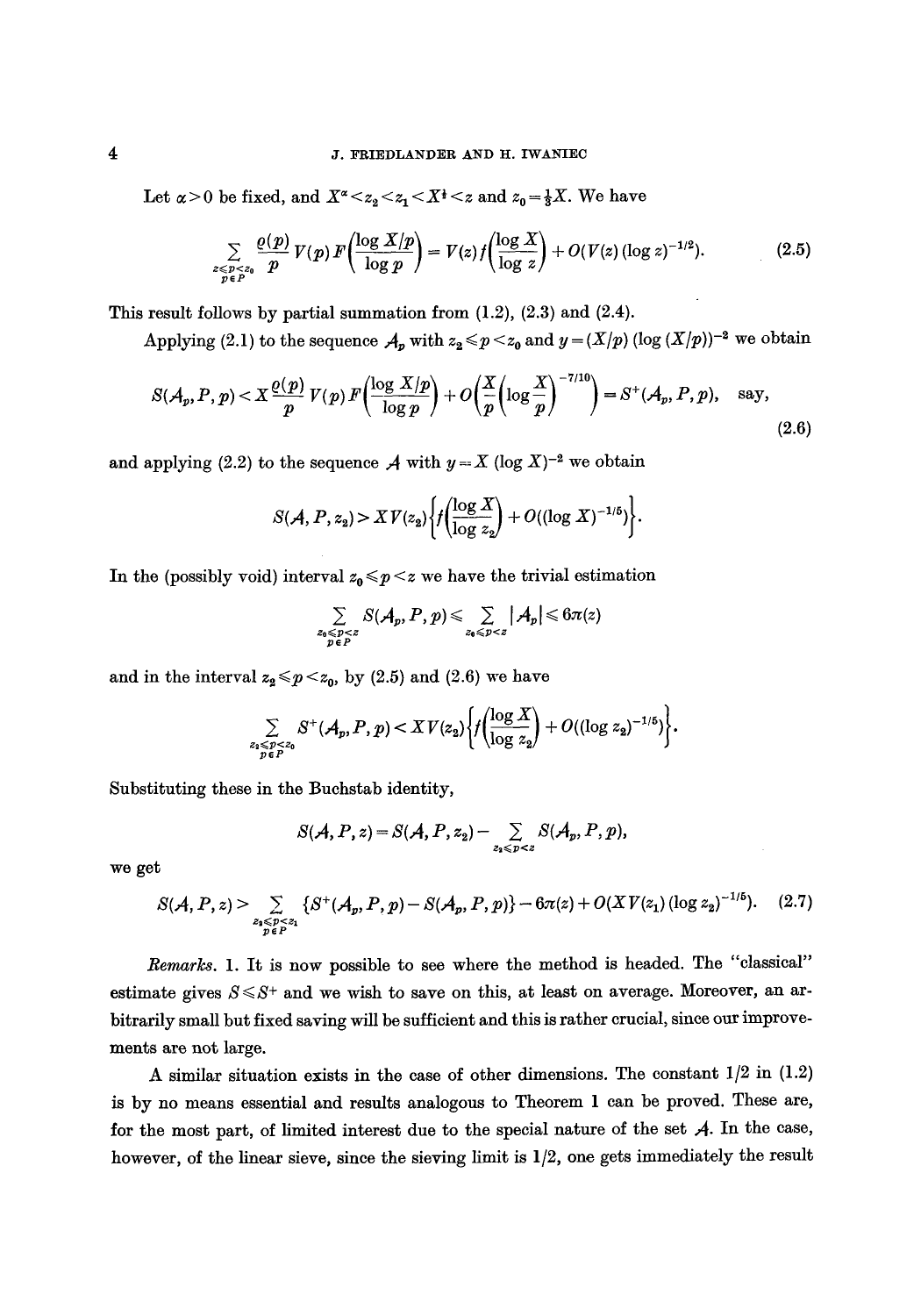$n^2+1=P_4$  and "just misses" improving this. The method of this paper, thus, gives a new proof of the result that there are infinitely many n such that  $n^2 + 1 = P_3$ , without using a weighted sieve (at least in the usual sense). In fact it was the suggestion of Professor Halberstam that a combination of the ideas of Chen and Hooley might be used to attack  $n^2+1=P_2$ , which led to this work. (The method also can be used to prove Hoheisel type theorems for these problems.)

2. Following Chen's idea we "keep" the error term, reducing the problem to the estimation of exponential sums. In our case, van der Corput estimates do not apply and we use Hooley's idea to transfer the problem to Kloosterman sums. In contrast with [3], we shall be averaging over primes rather than over all integers. This necessitates the use of the Cauchy-Schwarz inequality which leads to some complication of detail concerning the composition of quadratic forms. Let

$$
P^* = \{p \in P \big| \varrho(p) > 0, \, z_2 \leqslant p < z_1\}
$$
  

$$
P' = P^* \cap [Q, Q') \quad \text{where } z_2 \leqslant Q \leqslant Q' < 2Q.
$$

Let  $\mathcal B$  denote the sequence of elements m of  $\mathcal A$ , m repeated once for each prime divisor of m in P'. For  $d|P(Q)$ , define  $R(\mathcal{B}, d)$  by

$$
|\mathcal{B}_d| = \frac{\varrho(d)}{d} X \sum_{p \in P'} \frac{\varrho(p)}{p} + R(\mathcal{B}, d).
$$

The bulk of the work will be devoted to the proof of the following result.

PROPOSITION. *If*  $NQ^{1/2} < X$  and  $Q < X^{1/500}$ , then

$$
\sum_{\substack{d \leq N \\ d \mid P(Q)}} |R(\mathcal{B}, d)| \ll (NQ^{1/2} + X^{0.99}) (\log X)^2.
$$
 (2.8)

Note that the trivial estimation is *NQ.* We conclude this section by showing how (2.8) leads to the proof of Theorem 1.

Applying (2.1) to the sequence **B** with  $z=Q$  and  $y=N=XQ^{-\frac{1}{2}}(\log X)^{-4}$  we get

$$
\sum_{p\in P'} S(\mathcal{A}_p, P, p) \leqslant S(\mathcal{B}, P, Q) \leqslant XY(Q) \sum_{p\in P'} \frac{\varrho(p)}{p} \bigg\{ F\bigg(\frac{\log X/\sqrt{Q}}{\log Q}\bigg) + O((\log Q)^{-1/5}) \bigg\}.
$$

Choosing  $z_1 = z_2^2 = X^{1/500}$ , and summing over intervals of the type  $[Q, Q')$ , gives

$$
\sum_{p\in P^*} S(A_p, P, p) \leq \sum_{p\in P^*} X \frac{\varrho(p)}{p} V(p) \bigg\{ F\bigg(\frac{\log X/\cancel{V}p}{\log p}\bigg) + O((\log X)^{-1/5}) \bigg\}.
$$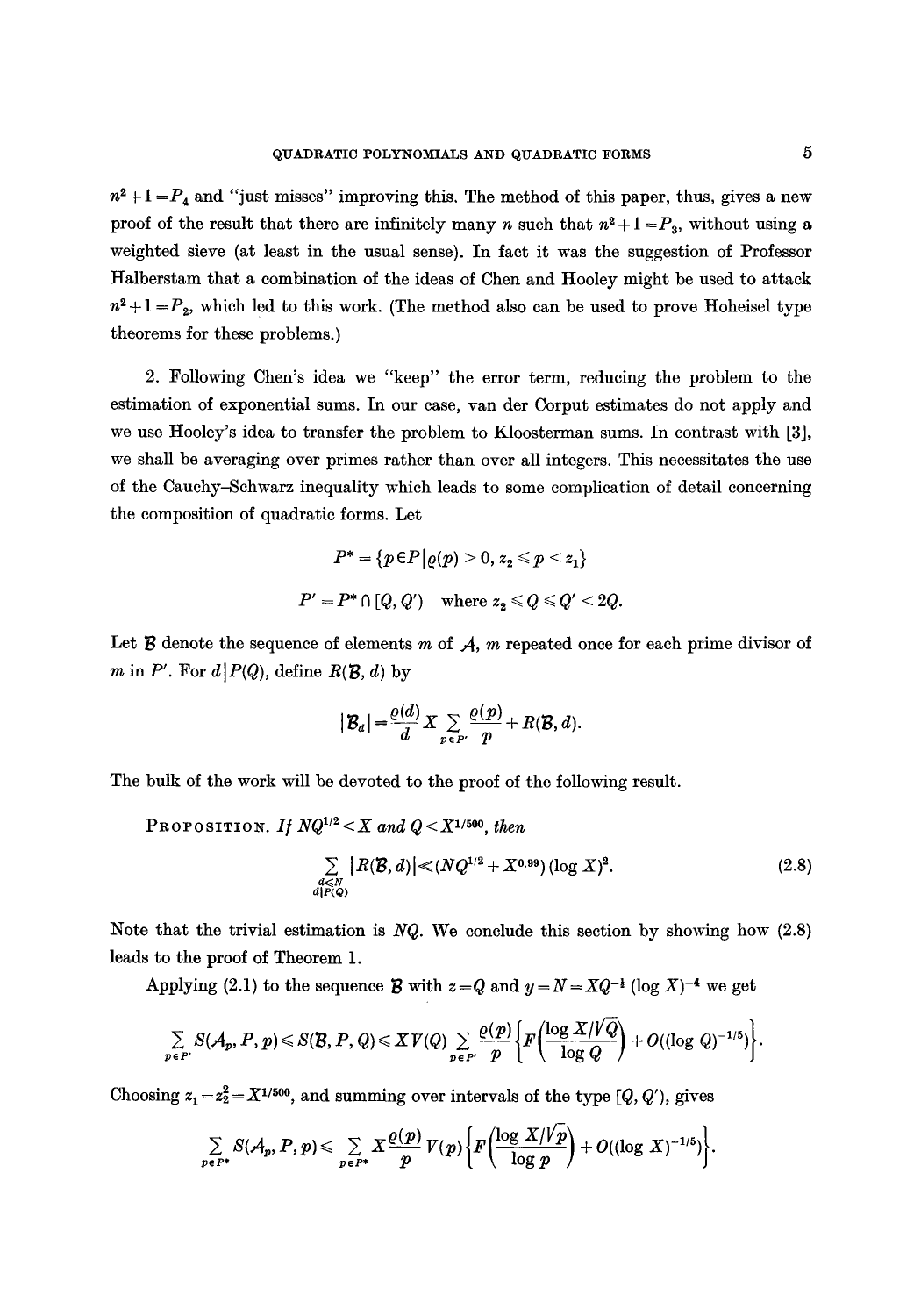From  $(2.7)$  we get

$$
S(\mathcal{A}, P, z) \geqslant \sum_{p \in P^*} X \frac{\varrho(p)}{p} V(p) \bigg\{ F\bigg(\frac{\log X/p}{\log p}\bigg) - F\bigg(\frac{\log X/\sqrt[p]{p}}{\log p}\bigg) + O((\log X)^{-1/5}) \bigg\} - 6\pi(z) + O(XV(z_2) (\log X)^{-1/5}).
$$

By the mean value theorem

$$
F\left(\frac{\log X/p}{\log p}\right) - F\left(\frac{\log X/\sqrt{p}}{\log p}\right) > 1,
$$

and Theorem 1 follows since

$$
\sum_{p\in P^*}\frac{\varrho(p)}{p}\geq 1.
$$

## **3. Lemmata**

This section contains lemmata to be used in the proof of the proposition. The first one embodies an idea of Vinogradov, although we know of no reference to it in this form.

$$
\begin{aligned} \text{Lemma 2. } Let \ 0 &< \Delta < 1, \ e(\alpha) = e^{2\pi t \alpha}, \ and \ \psi(x) = x - [x] - \frac{1}{2}. \ Let \ a(x) = \begin{cases} (1 - \Delta^{-1})x & \text{for } 0 \leq x < \frac{1}{2}\Delta \\ x - \frac{1}{2} & \text{for } \frac{1}{2}\Delta \leq x < 1 - \frac{1}{2}\Delta \\ (1 - \Delta^{-1})(x - 1) & \text{for } 1 - \frac{1}{2}\Delta \leq x < 1 \end{cases} \end{aligned}
$$

and

$$
b(x) = \begin{cases} 1 - \Delta^{-1}x & \text{for } 0 \leq x < \Delta \\ 0 & \text{for } \Delta \leq x < 1 - \Delta \\ 1 + \Delta^{-1}(x - 1) & \text{for } 1 - \Delta \leq x < 1. \end{cases}
$$

*We have* 

(i) 
$$
a(x) = \sum_{m+0} \frac{i}{2\pi m} \frac{\sin \pi m \Delta}{\pi m \Delta} e(mx)
$$

$$
b(x) = \Delta + \Delta \sum_{m+0} \left( \frac{\sin \pi m \Delta}{\pi m \Delta} \right)^2 e(mx)
$$

*where*  (ii) The m'th Fourier coefficients  $(m+0)$  of  $a(x)$  and  $b(x)$  are, in absolute value  $\leq Z_m$ 

$$
Z_m = \begin{cases} \frac{1}{|m|} & \text{if } |m| \leq \Delta^{-1} \\ \frac{1}{\Delta m^2} & \text{if } |m| > \Delta^{-1} \end{cases}
$$

(iii)  $| \psi(x) - a(x) | \le b(x)$ .

The notation  $\tilde{r}$ , used either as  $\tilde{r}/s$  or in a congruence (mod s) means that  $\tilde{r}r \equiv 1 \pmod{s}$ .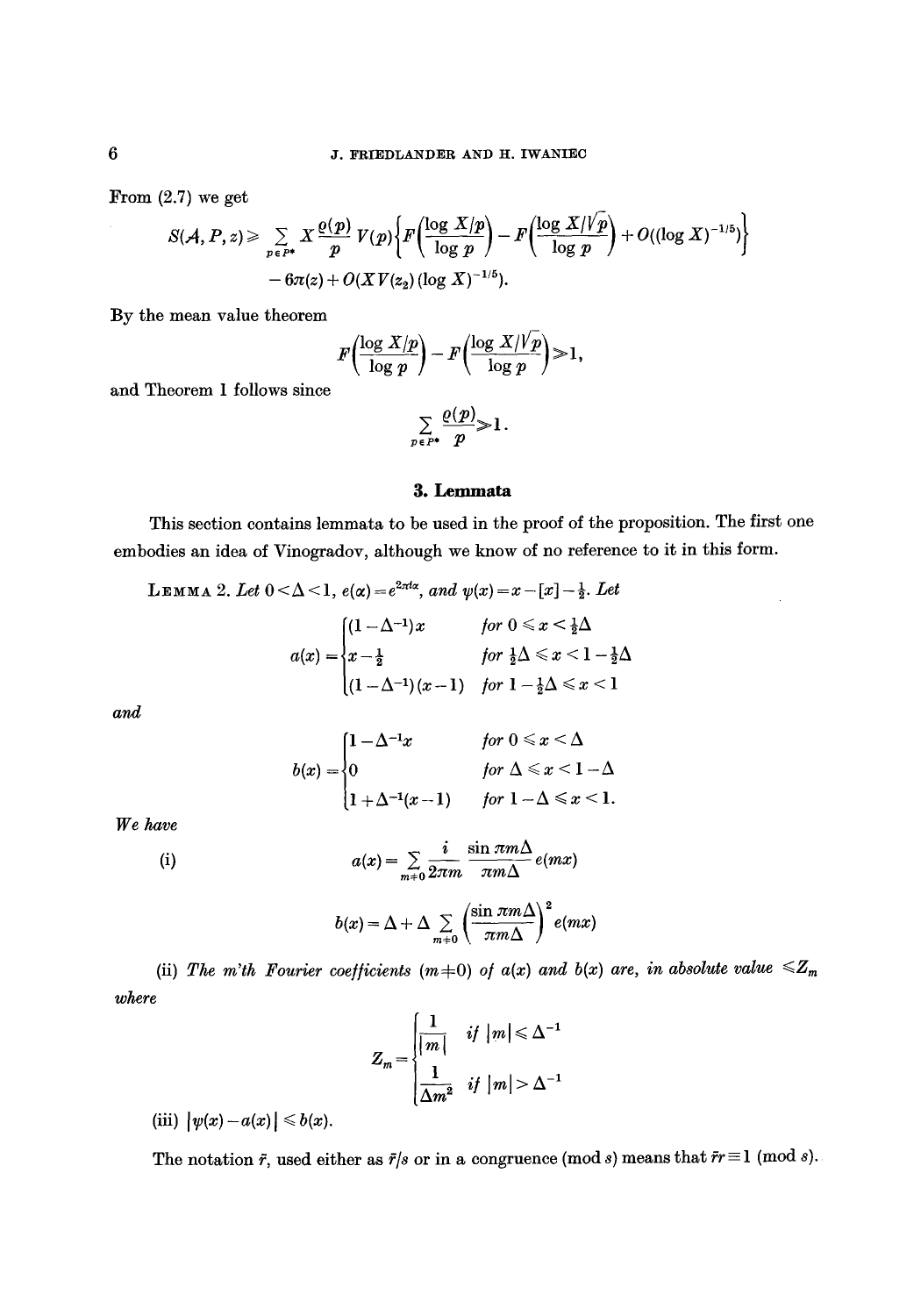**LEMMA** 3. Let x, y and  $\pi$  be pairwise coprime integers. We have

$$
\frac{\bar{x}}{\pi y} + \frac{\bar{y}}{\pi x} \equiv \frac{\bar{x}\bar{y}}{\pi} + \frac{1}{\pi xy} \pmod{1}.
$$

*Proof.* Multiply through by  $\pi xy$  and check modulo each factor.

The following result, due to Hooley, (Lemma 3 of [4]) is a consequence of Weil's estimate for Kloosterman sums. Using Hooley's method and the earlier estimate of Kloosterman, a weaker result could be derived which would still be sufficient for our purpose.

**LEMMA 4.** If h and r are integers with  $r+0$  and if  $0 \leq \xi_2 - \xi_1 \leq 2|r|$ , then

$$
\sum_{\substack{\xi_1<\mathcal{S}\leqslant\xi_2\\ \mathcal{S}\equiv\mathcal{S}\pmod{\lambda}\\ (s,r)=1}}e\left(-h\frac{\bar{s}}{r}\right)\leqslant \lvert r\rvert^{(1/2)+\varepsilon}(h,r)^{1/2},
$$

*the implied constant depending on e.* 

LEMMA 5. Select one form  $(A, B, C)$  from each class of primitive positive definite forms *of determinant*  $D = B^2 - AC < -4$ *. Let m be a positive integer. There is a one to one corre*spondence between the solutions  $\omega$  (mod m) of

$$
\omega^2 \equiv D \pmod{m}
$$

and pairs  $\pm (r, s)$  of proper representations by the given forms. If  $m = Ar^2 + 2Brs + Cs^2$ ,  $(r, s) = 1, s \neq 0, then$ 

$$
\omega=-\frac{Ar+Bs}{s}+\frac{\bar{r}}{s}(Ar^2+2Brs+Cs^2).
$$

*Proof.* This result, due of course to Gauss, is to be found in Article 86 of [7]). By completing the square, we get

COROLLARY. *There exists a one to one correspondence between the roots o]* 

$$
g(v) \equiv 0 \pmod{m}
$$

and pairs  $+(R, S)$  of proper representations of  $4am$  (by the given forms), such that

$$
AR + (B + b)S \equiv 0 \pmod{2a}.
$$
 (3.1)

*This correspondence is given by* 

$$
v = -\frac{AR + (B + b)S}{2aS} + \frac{\overline{R}}{S} \frac{AR^2 + 2BRS + CS^2}{2a}.
$$
 (3.2)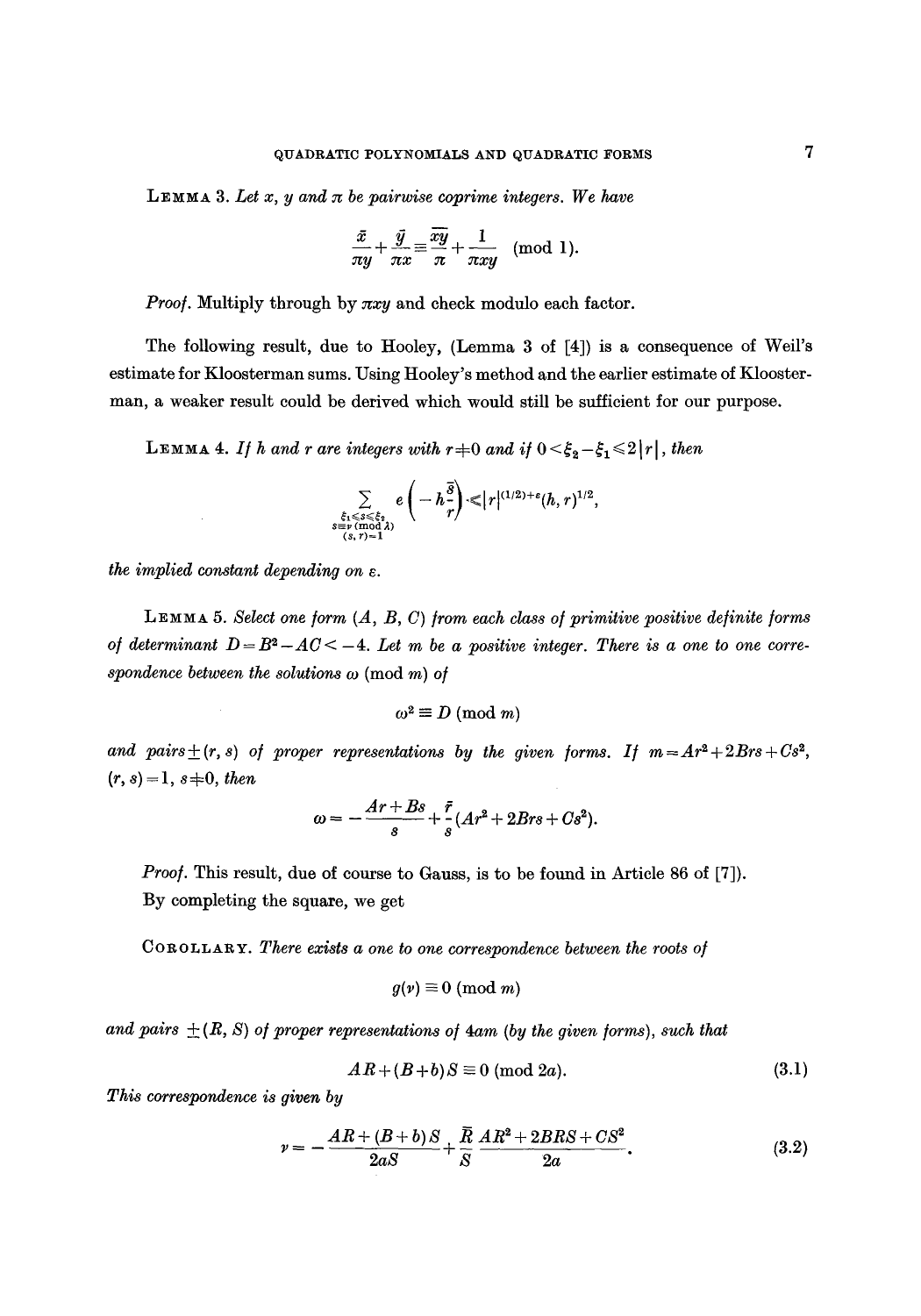#### J. FRIEDLANDER AND H. IWANIEC

We now choose a system of representatives  $(A_i, B_i, C_i)$ ,  $1 \le i \le h$ , of the classes of primitive forms of determinant  $D$  in a way convenient for composition. Note first that the  $A_i$  may be chosen to be pairwise coprime and coprime with 2D. Having done this, since changing  $B_t$  by a multiple of  $A_t$  does not change the class, the Chinese Remainder Theorem allows us to choose all the  $B_i$  equal (= B say). We are still free to change B by multiples of  $A_1A_2\cdots A_k$  and, since  $B^2 \equiv D \pmod{A_1A_2\cdots A_k}$  we can demand  $B^2 \equiv D \pmod{(A_1A_2\cdots A_k)}$  $(A_h)^2$ ). Let  $\bar{D}$  denote a fixed set of representatives so chosen:

$$
D = \{ \phi_i = (A_i, B, C_i), \quad i = 1, ..., h \}.
$$

From Gaussian composition (see Article 111 of [7]) we immediately get:

 $L$ **EMMA** 6. Let  $A_i \alpha^2 + 2B\alpha\beta + C_i \beta^2$  be a fixed proper representation of  $p \in P'$  by  $(A_i, B, C_j)$ *in*  $\mathcal{D}$ . Let  $d|P(Q)$ . As  $(r, s)$  *runs once through the proper representations*  $A_i r^2 + 2Brs + C_i s^2$ *of 4ad by forms of*  $\overline{D}$ *,*  $AR^2+2BRS+CS^2$  *runs once through the proper representations of 4adp, where* 

$$
A = A_1 A_j; \quad C = \frac{B^2 - D}{A_1 A_j}, \tag{3.3}
$$

$$
R = \alpha r - C\beta s, \quad and \quad S = A_i \beta r + 2B\beta s + A_j \alpha s. \tag{3.4}
$$

*Notation.* Let  $P_i$  ( $l = 1, 2$ ) be distinct primes in P' (represented by the same class) and  $A_j \alpha_i^2 + 2B\alpha_j \beta_i + C_j \beta_i^2$  fixed representations of them by  $(A_j, B, C_j)$ . Let  $d|P(Q)$  and let  $A_i r^2 + 2Brs + C_i s^2$  be a proper representation of 4ad. For  $l = 1, 2$  let  $AR_i^2 + 2BR_iS_i + CS_i^2$  be the corresponding representations of  $4adp$ , from Lemma 6. Let

$$
\delta = A_j \alpha_1 \alpha_2 + B(\alpha_1 \beta_2 + \alpha_2 \beta_1) + C_j \beta_1 \beta_2 \text{ and } \nabla = \beta_1 \alpha_2 - \beta_2 \alpha_1.
$$

Since  $(A_j, B, C_j)$   $\begin{pmatrix} \alpha_1 & \alpha_2 \\ \beta_1 & \beta_2 \end{pmatrix} = (p_1, \delta, p_2)$ , comparing determinants, we get

$$
p_1p_2=\delta^2-D\triangledown^2
$$

and hence  $\nabla \neq 0$ ,  $(\delta, \nabla) = 1$ ,  $(p_1p_2, \nabla) = 1$ .

LEMMA 7. We have

$$
A \nabla r = (2B\beta_2 + A_j\alpha_2)S_1 - (2B\beta_1 + A_j\alpha_1)S_2 \tag{3.5}
$$

$$
A \nabla s = -A_1 \beta_2 S_1 + A_1 \beta_1 S_2 \tag{3.6}
$$

$$
A \nabla R_1 = (\delta - B \nabla) S_1 - p_1 S_2 \tag{3.7}
$$

$$
A \triangledown R_2 = p_2 S_1 - (\delta + B \triangledown) S_2 \tag{3.8}
$$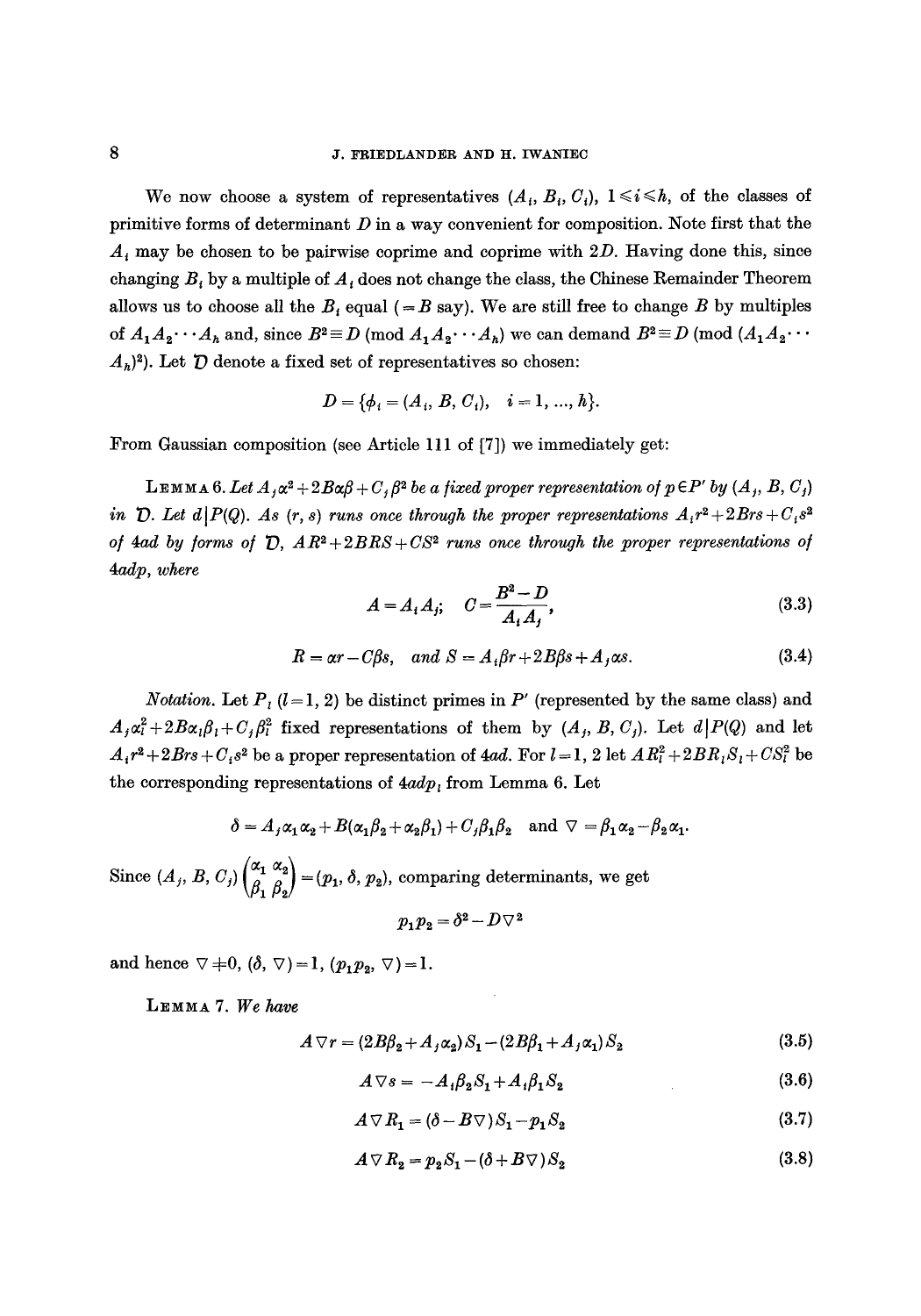*Proo].* These are straight-forward consequences of Lemma 6.

*Definition.* Let  $(S_1, S_2) = \eta$ . We say the residue classes of  $S_1$ ,  $S_2$  (mod  $2aA \nabla \eta$ ) form an admissible pair if the following three conditions hold:

$$
r \text{ and } s \text{ are integers} \tag{3.9}
$$

$$
ARl + (B+b)Sl \equiv 0 \pmod{2a} \quad \text{for } l = 1, 2,
$$
 (3.10)

$$
(R_l, \eta) = 1 \quad \text{for } l = 1, 2. \tag{3.11}
$$

*Remark.* Using Lemma 7 it is easily checked that the above notion is well-defined.

LEMMA 8. *Assume*  $z_2$  > max<sub>i</sub>  $A_i^2$ . The conditions

$$
ARl + (B+b)Sl \equiv 0 \pmod{2a}, \quad l = 1, 2,
$$
 (3.12)

$$
r \text{ and } s \text{ are integers such that } (R_1, S_1) = 1, \quad l = 1, 2,
$$
 (3.13)

*are equivalent to the conditiows* 

$$
p_i \nmid S_i \quad l = 1, 2 \tag{3.14}
$$

*there exists*  $\eta | A \vee \text{ such that } (S_1, S_2) = \eta \text{ and } S_1, S_2 \text{ are an admissible pair } (\text{mod } 2aA \vee \eta).$ (3.15)

*Proof.* Assume first that we have (3.12) and (3.13). Let  $\eta = (S_1, S_2)$ . Since  $(R_1, S_1) = 1$ , if  $p_1|S_1$  we would have, from (3.7),  $p_1|A \triangledown$ . But  $p_1 > A$  and we cannot have  $p_1 | \triangledown$  for  $p_1+p_2$ . Thus  $p_1/S_1$ . Similarly  $p_2/S_2$ . (3.9) and (3.10) are immediate and (3.11) follows from (3.13).

Conversely suppose (3.14) and (3.15) hold. We must show  $(R_i, S_i)=1$ . Clearly  $\eta | (A \nabla, S_1)$  and, since  $p_1 / S_1$ , (3.7) implies that  $(A \nabla, S_1)$  divides  $S_2$  and hence  $\eta$ . Thus, we have

$$
(A \triangledown, S_1) = \eta = (A \triangledown, S_2). \tag{3.16}
$$

From (3.7),  $(R_1, S_1)$  | $\eta$  and dividing (3.7) through by  $\eta$  the result follows.

*Notation.* Let  $(S_1, S_2) = \eta$ . We write  $S_i = \eta \eta_i T_i$  (*l* = 1, 2), where  $\eta_i | \eta^{\infty}, \eta_i > 0$  and

$$
(A \triangledown, T_1) = (T_1, T_2) = (\eta_1, \eta_2) = 1.
$$

LEMMA 9. Let  $\pi = \eta \eta_1 \eta_2$ . We have

$$
\frac{\overline{R}_1}{S_1} \equiv -\frac{A \nabla}{\eta} \frac{\overline{p_1 T_2}}{\pi T_1} + \frac{E_1}{\pi} \pmod{1} \tag{3.17}
$$

$$
\frac{\overline{R_2}}{S_2} \equiv \frac{A \nabla}{\eta} \frac{\overline{p_2 T_1}}{\pi T_2} + \frac{E_2}{\pi} \pmod{1} \tag{3.18}
$$

*where*  $E_1$ ,  $E_2$  depend only on the residue classes of  $T_1$ ,  $T_2$  (mod  $A \triangledown \eta_1 \eta_2$ ).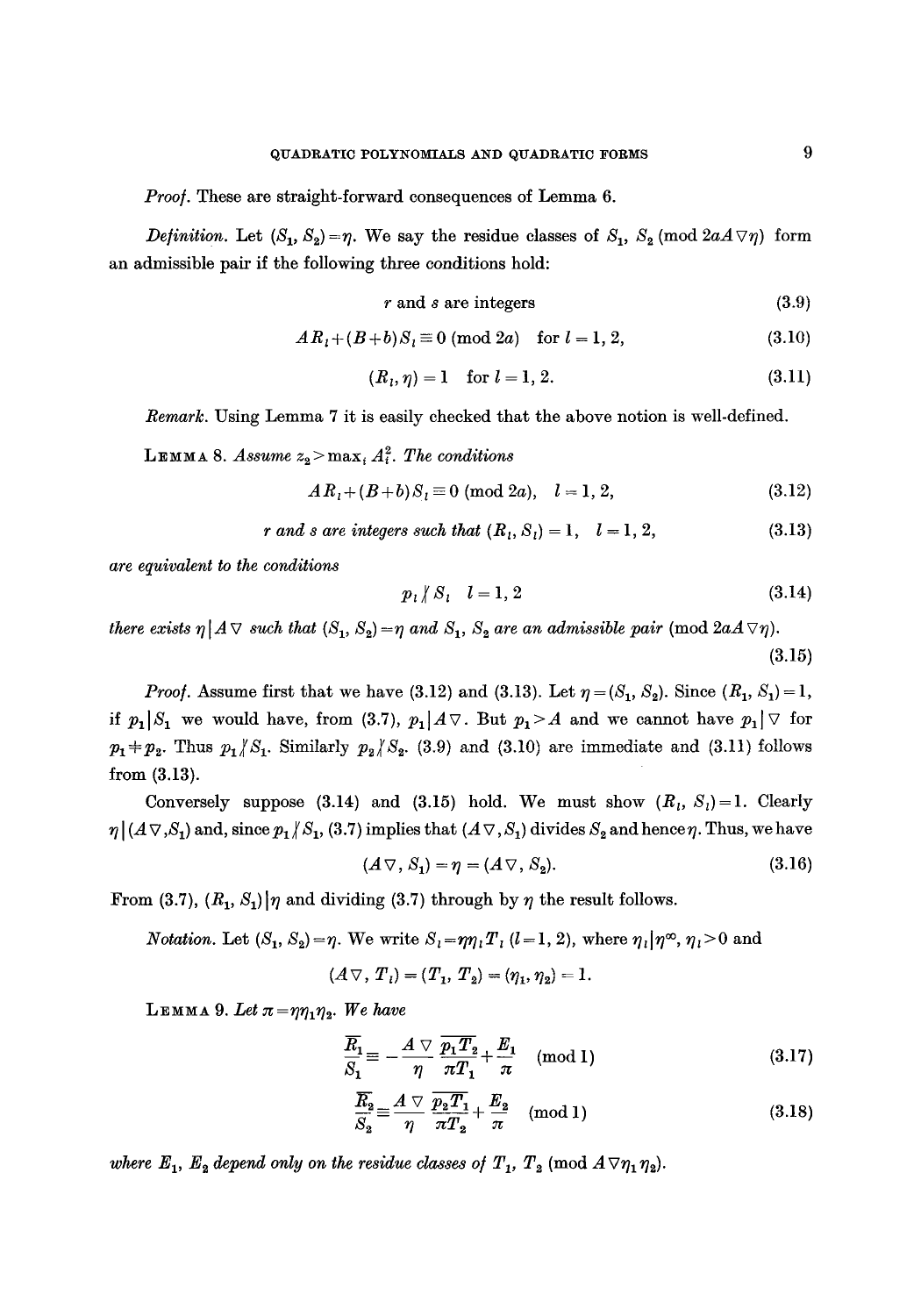*Proof.* We prove only (3.17), the other being similar. (3.17) is equivalent to

$$
\eta_2 \tilde{R}_1 \equiv -\frac{A \vee}{\eta} \left( \overline{p_1 T_2} \right) + E_1 T_1 \pmod{\pi T_1},\tag{3.19}
$$

where  $\tilde{ }$  means inverse (mod S<sub>1</sub>). Since  $(\pi, T_1)=1$  it is sufficient to check (mod  $T_1$ ) and (mod  $\pi$ ). Modulo  $T_1$ ,  $^-$  and  $\tilde{ }$  coincide and from (3.7) it follows that the congruence holds for any  $E_1$ . Since  $(\pi, T_1)=1$ , we can choose  $E_1$  so that the congruence holds (mod  $\pi$ ). If  $T_1$ ,  $T_2$  are changed by multiples of  $A \triangledown \eta_1 \eta_2$ , (3.7) implies that  $R_1$  is changed by a multiple of  $\pi$  and so (3.19) implies that  $E_1$  is changed by a multiple of  $\pi$ .

# **4. Proof of proposition**

For  $d|P(Q)$  we have

$$
|\mathcal{A}_d| = \sum_{\substack{v \text{ odd } d\\ g(v)=0 \bmod d}} \sum_{\substack{0 < n \leq X \\ n \equiv v \pmod{d}}} 1 = \sum_{v} \left( \left[ \frac{X-v}{d} \right] - \left[ \frac{-v}{d} \right] \right) = X \frac{\varrho(d)}{d} - \sum_{v} \left\{ \psi \left( \frac{X-v}{d} \right) - \psi \left( \frac{-v}{d} \right) \right\}.
$$

Hence,  $R(\mathcal{B}, d) = -R(X, \mathcal{B}, d) + R(O, \mathcal{B}, d)$ , where

$$
R(x, \mathcal{B}, d) = \sum_{p \in P'} \sum_{\substack{v \ p(v) \equiv 0 \pmod{pd}}} \psi\left(\frac{x - v}{pd}\right), \quad (x = 0 \text{ or } X).
$$

By Lemma 2

$$
\sum_{\substack{d \leq N \\ d | P(Q)}} |R(x, \mathcal{B}, d)| \ll NQ\Delta \log X + \sum_{m \neq 0} Z_m \sum_{\substack{d \leq N \\ d | P(Q)}} \left| \sum_{p \in P'} \sum_{\nu(pd)} e\left(m\frac{x - \nu}{pd}\right) \right|.
$$
 (4.1)

We consider

$$
T_m = \sum_{\substack{N_s \leq d < N_1 \\ d|P(Q)}} \left| \sum_{p \in P'} \sum_{\nu(pd)} e\left(m \frac{x - \nu}{pd}\right) \right|, \tag{4.2}
$$

where  $N_1 \leq m$ in  $\{N, 2N_2\}$ . By Lemma 5, Corollary and Lemma 6

$$
T_m = \frac{1}{4} \sum_{d} \left| \sum_{\phi_i \in \mathcal{D}} \sum_{\phi_j \in \mathcal{D}} \sum_{\phi_i(r, s) = d} \sum_{\phi_j(\alpha, \beta) = p \in P'} e\left(m \frac{x - v}{pd}\right) \right|
$$

where v is given by (3.2), and where the sum over  $\alpha$ ,  $\beta$  is restricted to those pairs for which R, S given by  $(3.4)$  satisfy  $(3.1)$  and  $(R, S) = 1$ .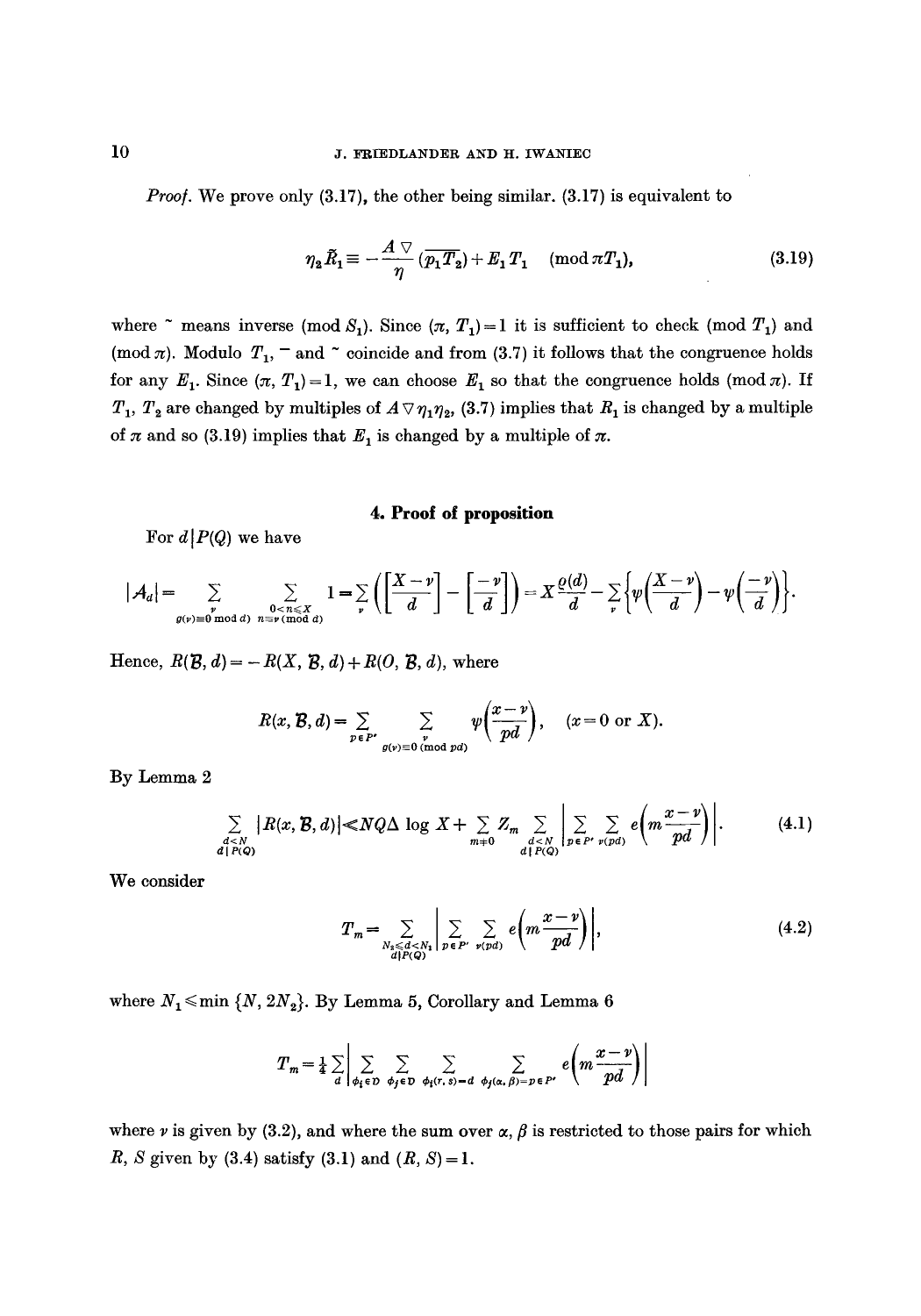By the Cauchy Schwarz inequality

$$
T_m \leq \frac{1}{4} \sum_{\phi_i \in D} \sum_{\phi_j \in D} \sum_{\substack{r,s \ z_0/\{r,s\} < 4aN_1 \\ 4aN_2 \leq \phi_1(r,s) < 4aN_1}} \sum_{\substack{\alpha,\beta \ \alpha,\beta \ \alpha,\beta \ \alpha,\beta \ \alpha,\beta \ \alpha \ \beta \ \gamma \ \alpha}} e\left(m \frac{x-y}{pd}\right) \Bigg|
$$
\n
$$
\leq \sum_{1 \leq l,\, j \leq n} N_1^{1/2} \Biggl\{ \sum_{r,s} \sum_{\substack{\alpha_1,\beta_1 \\ \alpha_2,\beta_2 \\ \alpha_3,\beta \ \alpha}} e\left(m \frac{x-y_1}{p_1 d} - m \frac{x-y_2}{p_2 d}\right) \Biggr\}^{1/2}.
$$
\n
$$
T_m \leq \sum_{\substack{\alpha_1,\beta_1 \\ \alpha_2,\beta_2 \\ \alpha_3,\beta_3 \\ \alpha_4,\beta_1 \\ \alpha_5,\beta_6}} \Biggl| \sum_{r,s} e\left(m \frac{x-y_1}{p_1 d} - m \frac{x-y_2}{p_2 d}\right) \Biggr\}^{1/2}.
$$

Ne now fix  $\alpha_1, \beta_1, \alpha_2, \beta_2, i, j$  such that  $\phi_j(\alpha_i, \beta_i)=p_i\in P'$  with  $p_1+p_2$ , and consider

$$
U = \sum_{\substack{r, s \\ 4aN_2 \leqslant \phi_i(r, s) < 4aN_1}} e\left(m\frac{x - v_1}{p_1 d} - m\frac{x - v_2}{p_2 d}\right),\tag{4.4}
$$

where  $(r, s)$  are restricted to those pairs for which (in view of Lemma 5, Corollary) we have  $(3.12)$  and  $(3.13)$ . Here we have, in the notation of  $(3.3)$ ,

$$
\frac{x - \nu_1}{p_1 d} - \frac{x - \nu_2}{p_2 d} = \frac{x}{d} \left( \frac{1}{p_1} - \frac{1}{p_2} \right) + \frac{A R_1 + (B + b) S_1}{2 a S_1 p_1 d} - \frac{A R_2 + (B + b) S_2}{2 a S_2 p_2 d} - 2 \frac{\overline{R}_1}{S_1} + 2 \frac{\overline{R}_2}{S_2}.
$$
 (4.5)

We now transform the variables of U from r, s to  $S_1$ ,  $S_2$ . Since  $p_1 + p_2$ ,  $\nabla + 0$  and we can do this. We have  $AR_1^2+2BR_1S_1+CS_1^2=4ap_1d$ . Multiplying through by  $A\nabla^2$ , using (3.7) and  $\delta^2 - D\nabla^2 = p_1p_2$ , we see that the condition  $N_2 \le d \le N_1$  is equivalent to

$$
4aA\,\nabla^2 N_2 \leqslant F(S_1, S_2) < 4aA\,\nabla^2 N_1,\tag{4.6}
$$

where

$$
F(S_1, S_2) = p_2 S_1^2 - 2\delta S_1 S_2 + p_1 S_2^2 \tag{4.7}
$$

which is definite of determinant  $D\nabla^2$ . From Lemma 8, we have

$$
U = \sum_{\eta \mid A\sigma} \sum_{(k_1, k_2)} \sum_{(S_1, S_2) = \eta \atop S_l \equiv k_l \pmod{2aA\sigma\eta}} e\left(m\frac{x - \nu_1}{p_1 d} - m\frac{x - \nu_2}{p_2 d}\right)
$$

where  $(k_1, k_2)$  runs through admissible pairs (mod  $2aA\nabla\eta$ ), and  $S_1$ ,  $S_2$  satisfy (3.14) and (4.6). Defining  $\eta_1$ ,  $\eta_2$ ,  $T_1$ ,  $T_2$  as in section 3,

$$
U = \sum_{\eta} \sum_{(k_1, k_2)} \sum_{(n_1, n_2) = 1 \atop n_1 n_2 | n_1^n} \sum_{\substack{(p_2, p_1, p_2) = 1 \ n_1 p_1^2 \equiv k_1 \pmod{2aA \vee \eta}}} e\left(m \frac{x - \nu_1}{p_1 d} - m \frac{x - \nu_2}{p_2 d}\right) = U'_M + U''_M,
$$
(4.8)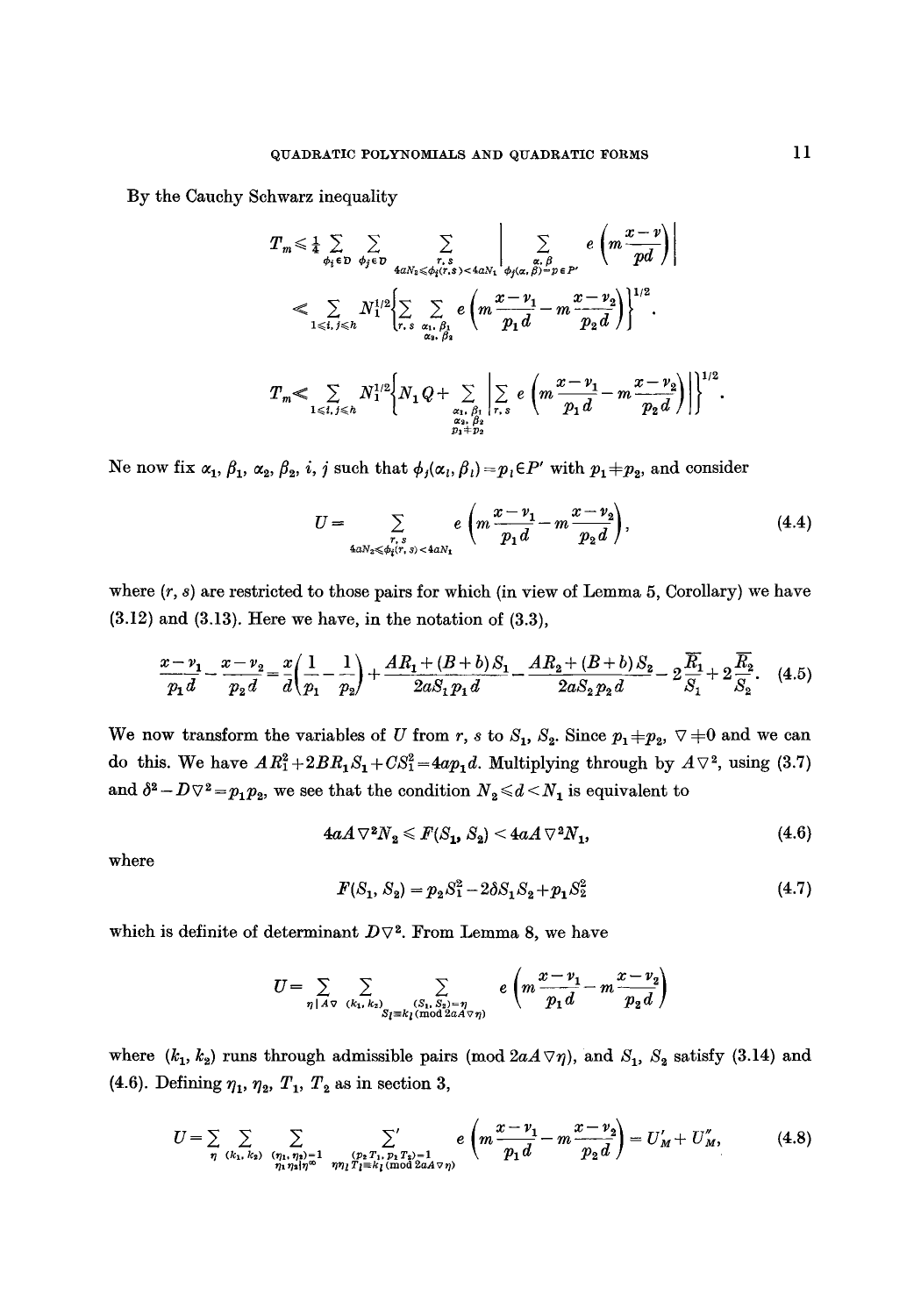say, where  $\sum'$  stands for summation over those  $T_1$  and  $T_2$  satisfying (4.6) and all other conditions written under the symbol  $\sum'$ ; the sum  $U'_M$  is restricted to those pairs  $(\eta_1, \eta_2)$  such that  $\eta_1\eta_2 \leq M$ , and  $U''_M$  is the sum over the remaining pairs. For  $U''_M$  we trivially estimate the exponential sum. We have

$$
S_l^2 \le -DS_l^2 \le (AR_l + BS_l)^2 - DS_l^2 = 4aAp_l d,
$$

so  $|S_1| \ll (QN_1)^t$  and  $|T_1| \ll (QN_1)^{1/2}(\eta\eta_1)^{-1}$ . Thus the sum over  $T_1$ ,  $T_2$  is trivially  $\ll QN_1/\eta^2\eta_1\eta_2$ , so

$$
U''_{M} \leq \sum_{\eta} \sum_{(k_1, k_2)} \sum_{\substack{\eta_1 \eta_2 > M \\ \eta_1 \eta_2 | \eta_2}} Q N_1 (\eta^2 \eta_1 \eta_2)^{-1} \leq \frac{Q N_1}{M^{1/2}} \sum_{\eta} \sum_{(k_1, k_2)} \sum_{\eta_1 \eta_2 | \eta_2} \eta^{-2} (\eta_1 \eta_2)^{-1/2}
$$
  

$$
\leq \frac{Q N_1}{M^{1/2}} \nabla^2 \sum_{\eta | A \tau} \sum_{\eta_1 \eta_2 | \eta_2} (\eta_1 \eta_2)^{-1/2} \leq Q N_1 \nabla^4 M^{-1/2} \leq Q^5 N_1 M^{-1/2}, \qquad (4.9)
$$

since  $\nabla^2 < \delta^2 - D \nabla^2 = p_1 p_2 < Q^2$ .

Next  $U'_{M}$  is estimated more carefully using Hooley's lemma. We have

$$
U'_{M} = \sum_{\eta | A \vee (k_{1}, k_{2})} \sum_{\substack{(\eta_{1}, \eta_{2}) = 1 \ (l_{1}, l_{2}) \ (l_{2}, l_{1}, l_{2}) \ (l_{2}, l_{1}, l_{2}) \ (l_{2}, l_{1}, l_{2}) \ (l_{2}, l_{1}, l_{2}) \ (l_{2}, l_{2}) \ (l_{2}, l_{2}) \ (l_{2}, l_{2})}} \sum_{\substack{(\eta, \eta_{1}, \eta_{2}) = 1 \ (l_{1}, l_{2}) \ (l_{1}, l_{2}) \ (l_{2}, l_{2}) \ (l_{2}, l_{2}) \ (l_{2}, l_{2}) \ (l_{2}, l_{2}) \ (l_{2}, l_{2}) \ (l_{2}, l_{2}) \ (l_{2}, l_{2}) \ (l_{2}, l_{2}) \ (l_{2}, l_{2}) \ (l_{2}, l_{2}) \ (l_{2}, l_{2}) \ (l_{2}, l_{2}) \ (l_{2}, l_{2}) \ (l_{2}, l_{2}) \ (l_{2}, l_{2}) \ (l_{2}, l_{2}) \ (l_{2}, l_{2}) \ (l_{2}, l_{2}) \ (l_{2}, l_{2}) \ (l_{2}, l_{2}) \ (l_{2}, l_{2}) \ (l_{2}, l_{2}) \ (l_{2}, l_{2}) \ (l_{2}, l_{2}) \ (l_{2}, l_{2}) \ (l_{2}, l_{2}) \ (l_{2}, l_{2}) \ (l_{2}, l_{2}) \ (l_{2}, l_{2}) \ (l_{2}, l_{2}) \ (l_{2}, l_{2}) \ (l_{2}, l_{2}) \ (l_{2}, l_{2}) \ (l_{2}, l_{2}) \ (l_{2}, l_{2}) \ (l_{2}, l_{2}) \ (l_{2}, l_{2}) \ (l_{2}, l_{2}) \ (l_{2}, l_{2}) \ (l_{2}, l_{2}) \ (l_{2}, l_{2}) \ (l_{2}, l_{2}) \ (l_{2}, l_{2}) \ (l_{2}, l_{2}) \ (l_{2}, l_{2}) \ (l_{2}, l_{2}) \ (l_{2}, l_{2}) \ (l_{2}, l_{2}) \ (l_{2}, l_{2}) \ (l_{2}, l_{2}) \ (l_{2}, l_{2}) \ (l_{2}, l_{2}) \ (l_{2}, l_{2}) \ (l_{2}, l_{2}) \ (l_{2}, l_{2}) \ (l_{2}, l_{2}) \ (l_{2}, l_{2}) \ (l
$$

where  $(t_1, t_2)$  run through the pairs of classes (mod  $A \triangledown_{\eta_1 \eta_2}$ ),  $\Sigma'$  has the same meaning as in (4.8) and  $\theta(T_1, T_2) = \theta_1(T_1, T_2) + 2\theta_2(T_1, T_2)$ , where, by (3.7), (3.8), and (4.5)

$$
\theta_1(T_1, T_2) = \frac{x}{d} \left( \frac{1}{p_1} - \frac{1}{p_2} \right) + \frac{1}{2ad\sqrt{\pi}} \left( \frac{\delta + b\sqrt{\pi}}{p_1} + \frac{\delta - b\sqrt{\pi}}{p_2} \right) - \frac{1}{2ad\sqrt{\pi}} \left( \frac{\eta_2 T_2}{\eta_1 T_1} + \frac{\eta_1 T_1}{\eta_2 T_2} \right),
$$

where, by (4.5) and Lemma 9

$$
\theta_2(T_1, T_2) = \frac{A \nabla}{\eta} \left( \frac{\overline{p_1 T_2}}{\pi T_1} + \frac{\overline{p_2 T_1}}{\pi T_2} \right) + \frac{E_2 - E_1}{\pi},
$$

and

$$
d=\frac{F(\eta\eta_1T_1,\eta\eta_2T_2)}{4aA\sqrt{2}}.
$$

We shall, in estimating  $U'_M$ , assume  $|S_2| \leq |S_1|$ . The other part of the sum, where  $|S_1|$  < **[\$2[,** is done in similar fashion. We have, by Lemma **3,** 

$$
\frac{\overline{p_1 T_2}}{\pi T_1} + \frac{\overline{p_2 T_1}}{\pi T_2} \equiv p_2 \frac{\overline{p_1 T_2}}{\pi p_2 T_1} + p_1 \frac{\overline{p_2 T_1}}{\pi p_1 T_2} \equiv (p_2 - p_1) \frac{\overline{p_1 T_2}}{\pi p_2 T_1} + \frac{\overline{p_2 T_1 T_2}}{\pi} + \frac{1}{p_2 T_1 T_2 \pi} \pmod{1}.
$$

Thus,

$$
\theta(T_1, T_2) \equiv \psi(T_1, T_2) + 2\frac{A\,\triangledown}{\eta} (p_2 - p_1) \frac{\overline{p_1T_2}}{\pi p_2T_1} \pmod{1},
$$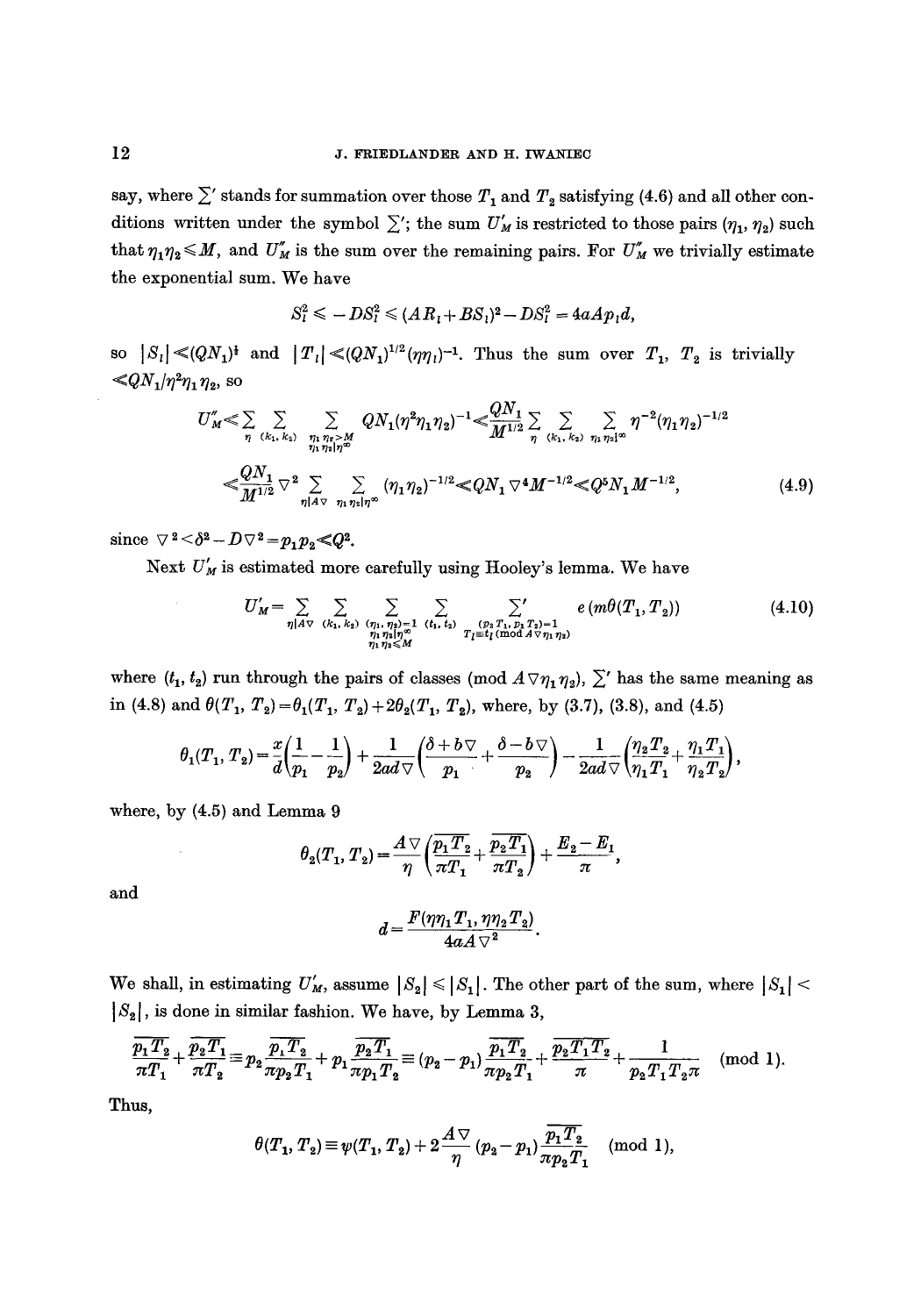where

$$
\psi(T_1,\,T_2)=\theta_1(T_1,\,T_2)+\frac{2A\,\triangledown}{p_2\pi\eta\,T_1\,T_2}+\frac{2A\,\triangledown}{\eta}\,\frac{\overline{p_2t_1t_2}}{\pi}+2\,\frac{E_2-E_1}{\pi}.
$$

A computation shows that for  $T_1$ ,  $T_2$  in the range of summation (since  $|S_1| \geq |S_2|$ ),

$$
\frac{\partial \psi}{\partial T_2} (T_1, T_2) \ll x M Q^{1/2} N_1^{-3/2} + M Q^{3/2} N_1^{-3/2} + Q^{1/2} N_1^{-1/2} + M Q^2 N_1^{-1}.
$$

Since we have either  $x=0$  or  $x=X$ , choosing  $M=Q^{20}$ ,  $N\leq X$ , we have

 $\sim 10^7$ 

$$
\frac{\partial \psi}{\partial T_2}(T_1,T_2){\displaystyle \ll}XQ^{22}N_1^{-3/2}.
$$

We have

$$
\sum_{T_1, T_2} < \sum_{T_1} \left| \sum_{\substack{\xi_1 \leq T_2 \leq \xi_2 \\ T_3 = t_2 \text{ (mod } \mathcal{N} \\ (T_2, \pi p_2 T_1) = 1}} e\left\{ m\psi(T_1, T_2) + m \frac{2A \vee}{\eta} (p_2 - p_1) \frac{\overline{p_1 T_2}}{\pi p_2 T_1} \right\} \right| \tag{4.11}
$$

where for each  $T_1$ , in view of (4.6), the sum for  $T_2$  is actually in two intervals of the above type and, for each of these,

$$
\xi_2-\xi_1\!\!<\!2\frac{\eta_1}{\eta_2}|T_1|\!<\!2\pi p_2|T_1|.
$$

Letting

$$
S(\xi)=\sum_{T_2\in\mathcal{F}_1\atop{(T_2,\pi p_2T_1)=1}}e\left(m\frac{A\bigtriangledown}{\eta}(p_2-p_1)\frac{\overline{p_1T_2}}{\pi p_2T_1}\right),
$$

Lemma 4 gives, for  $\xi_1 \leq \xi \leq \xi_2$ , after a little computation,

$$
S(\xi) \ll m^{1/2} Q^{12} T_1^{(1/2)+\varepsilon}.
$$

Letting  $\phi(T_1, \xi) = e(m\psi(T_1, \xi)),$ 

$$
\frac{\partial \phi}{\partial \xi} (T_1,\xi) \!\! < \!\! mX Q^{22} N_1^{-3/2}.
$$

By partial summation, the sum over  $T_2$  in (4.11) satisfies

$$
\sum_{T_2} \ll m^{1/2} Q^{12} T_1^{(1/2)+\epsilon} \{1+(\xi_2-\xi_1) m X Q^{22} N_1^{-3/2}\} \ll m^{3/2} X Q^{35} N_1^{-3/4}.
$$

Since  $|T_1| \ll (QN_1)^{1/2}$ ,

$$
\sum_{T_1, T_2} < X m^{3/2} Q^{36} N_1^{-1/4}.
$$

J.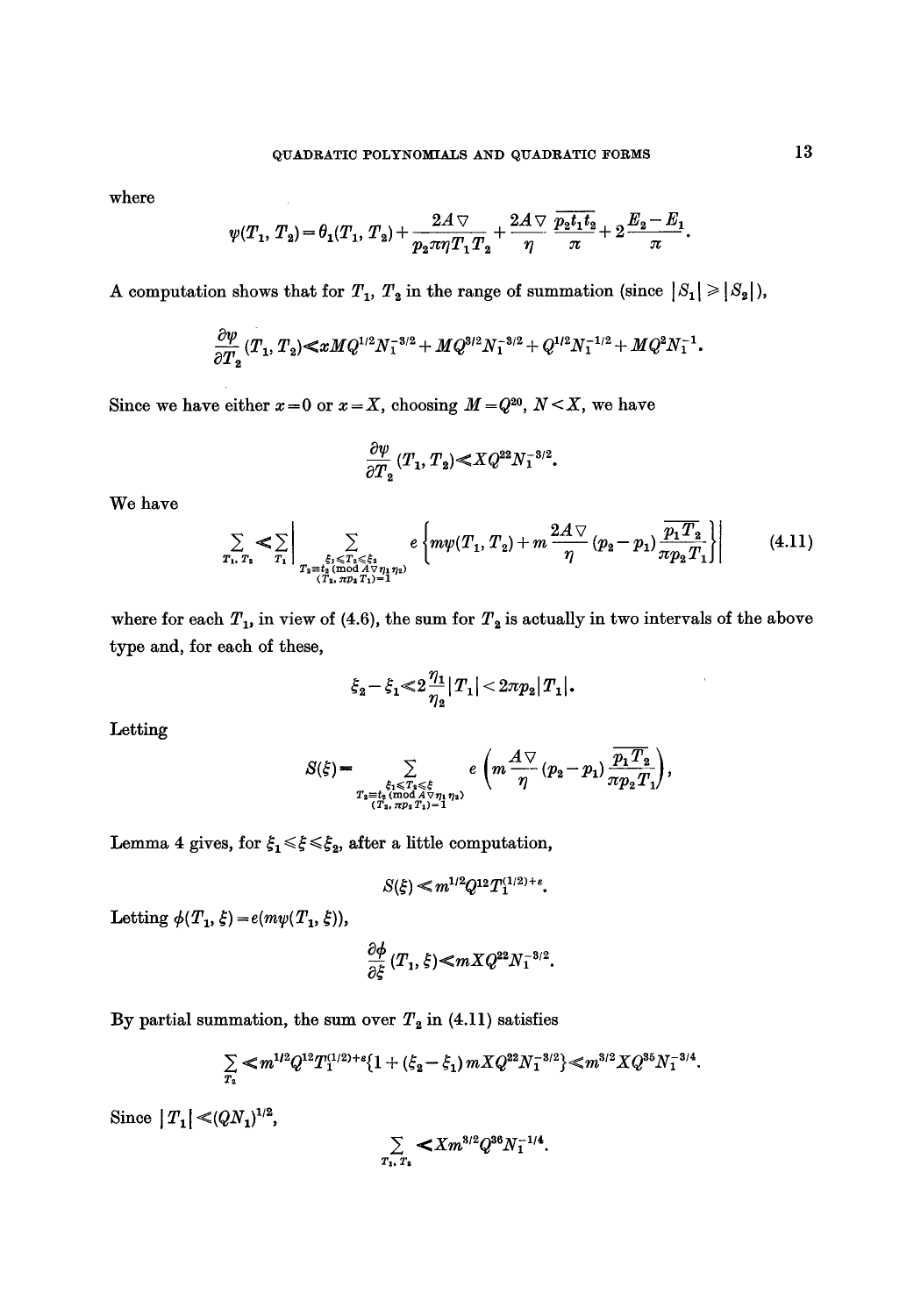Returning to (4.10),

$$
U'_M\ll Q^{2+\epsilon}M^{1+\epsilon}(QM)^2(Xm^{3/2}Q^{36}N_1^{-1/4})\ll m^{3/2}XQ^{101}N_1^{-1/4}.
$$

Combining this with (4.9),

$$
U \ll m^{3/2} X Q^{101} N_1^{-1/4} + N_1 Q^{-5}.
$$

From (4.3),

$$
T_m\!<\!N_1^{1/2}\{N_1Q+m^{3/2}XQ^{103}N_1^{-1/4}\}^{1/2}\!<\!N_1Q^{1/2}\!+\!m^{3/4}X^{1/2}Q^{52}N_1^{3/8}.
$$

Summing up over  $\ll$ log X intervals of the type  $[N_2, N_1)$ , returning to (4.1) and choosing  $\Delta \!=\! Q^{-1/2},$  we have

$$
\sum_{\substack{d < N \\ d \mid P(Q)}} |R(\mathcal{B}, d)| \leq (\log X)^2 (NQ^{1/2} + Q^{52} X^{1/2} N^{3/8} (\sum_{m \leq Q^{1/2}} m^{-1/4} + \sum_{m > Q^{1/2}} Q^{1/2} m^{-5/4}))
$$
  

$$
\leq (NQ^{1/2} + N^{3/8} X^{1/2} Q^{53}) (\log X)^2.
$$
 (4.12)

Since  $NQ^{1/2} < X$  and  $Q < X^{1/500}$ ,  $N^{3/8}X^{1/2}Q^{53} < Q^{53}X^{7/8} < X^{0.99}$ , which completes the proof of the proposition and, in view of the arguments of section 2, completes the proof of Theorem 1.

*Remark.* Aside from improvements of the exponent 53, (4.12) seems to be essentially the best estimate that can be derived by this method.

#### **5. Proof of Theorem 2**

From genus theory it follows that for  $q\vert \partial$ ,  $(\varphi(x, y), \partial) = 1$ ,  $\left(\frac{q}{\varphi(x, y)}\right)$  depends only on the genus of  $\varphi$ . Let  $D = D_1 D_2$  where  $(D_1, \partial) = 1$ ,  $D_1 > 0$ , and  $D_2 | \partial^{\infty}$ . By a corollary of Fogels [2] there exist infinitely many primes p for which  $\left(\frac{D_1}{p}\right) = \left(\frac{D_2}{\varphi(x,y)}\right)$ , so that  $\left(\frac{D}{p}\right)=1$  and such that p is represented by  $\varphi$ . Thus we can choose an integer Q which is: (i) prime to *2aDO,* 

(ii) divisible only by primes p satisfying  $\left(\frac{D}{p}\right) = 1$ ,

(iii) divisible by integers represented by forms of each class of discriminant  $\partial$ . Moreover, by properties (i) and (ii), we may take  $g(n_0) \equiv 0 \pmod{Q^2}$ . Letting

$$
P=\bigg\{p\bigg|\bigg(\frac{\partial}{p}\bigg)=-1\bigg\},\ G(n)\equiv g(\partial mnQ^2+n_0),\ \mathcal{A}=\{G(n)\big|\,n\leq X\},\
$$

Theorem 1 gives, for large  $X$ ,

$$
S(A, P, X (\log X)^{1/3}) \ge X (\log X)^{-1/2}
$$

and it suffices to prove that S counts only n for which  $G(n)$  is represented by  $\varphi$ .